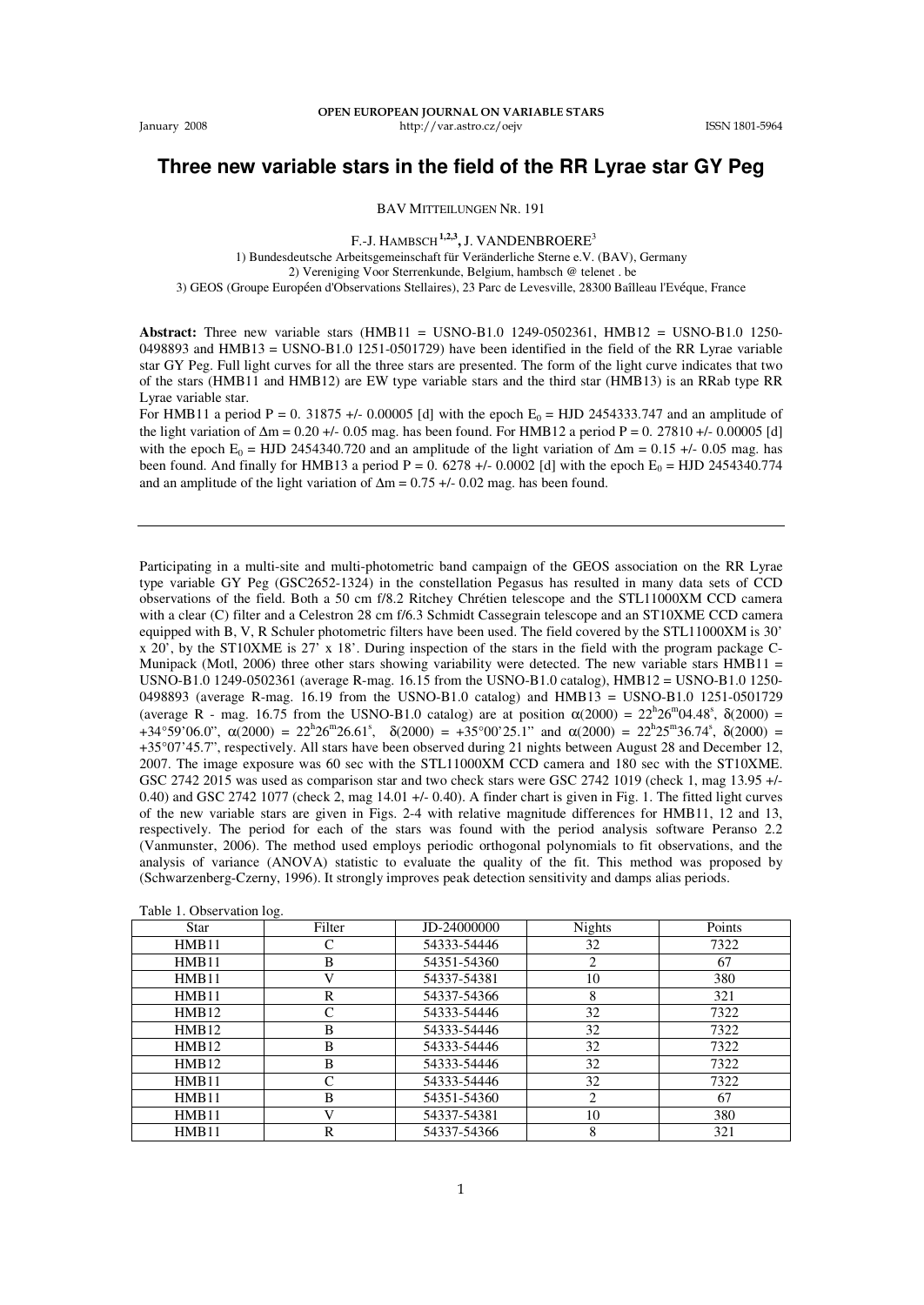All images were reduced by applying bias, dark and flat fields before instrumental magnitudes were extracted using the program package C-Munipack (Motl, 2006). This was done using typical aperture photometry techniques. The observation log is given in Table. 1.

Tables 2, 3 give the minima of the two eclipsing binaries HMB11 and 12, respectively. The given uncertainties are those derived from fitting a second order polynomial through the data around the minimum. Table 4 lists the maxima for HMB13. All maxima and minima are determined using Peranso 2.2 (Vanmunster, 2006).

The star HMB11 = USNO-B1.0 1249-0502361  $\alpha(2000) = 22^{h}26^{m}04.48^s$ ,  $\delta(2000) = +34^{\circ}59'06.0"$ ) is an eclipsing binary of the EW type with the following elements  $HJD = 2454333.747 + 0.31875(5)$  E. A very symmetric light curve is observed with a shallower secondary minimum. The change in amplitude is about 0.2 mag for the secondary and about 0.3 mag for the primary minimum.

The star HMB12 = USNO-B1.0 1250-0498893  $\alpha(2000) = 22^{h}26^{m}26.61^{s}$ ,  $\delta(2000) = +35^{\circ}00^{\circ}25.1^{\circ}$  is also an eclipsing binary of the EW type with the following elements  $HJD = 2454340.720 + 0.27810(5)$  E. It shows a slightly asymmetric light curve, the maximum after the secondary minimum is slightly higher than the one after the primary minimum, the difference being in the order of 0.05 mag. The total amplitude change is about 0.15 mag.

Finally the star HMB13 = USNO-B1.0 1251-0501729  $α(2000) = 22<sup>h</sup>25<sup>m</sup>36.74<sup>s</sup>$ ,  $δ(2000) = +35°07'45.7"$ ) shows the typical RRab type of light curve with an amplitude variation of about 0.75 mag. Also the typical bump at the end of the descent and a further reduction in amplitude just before the steep rise is nicely visible. The rising time amounts to about 17 % of the period.



Fig. 1. Finding chart of the new variables (red circles) including comparison (green circle) and check stars (blue circles). The star is indicated by the red circle. GY Peg is also given.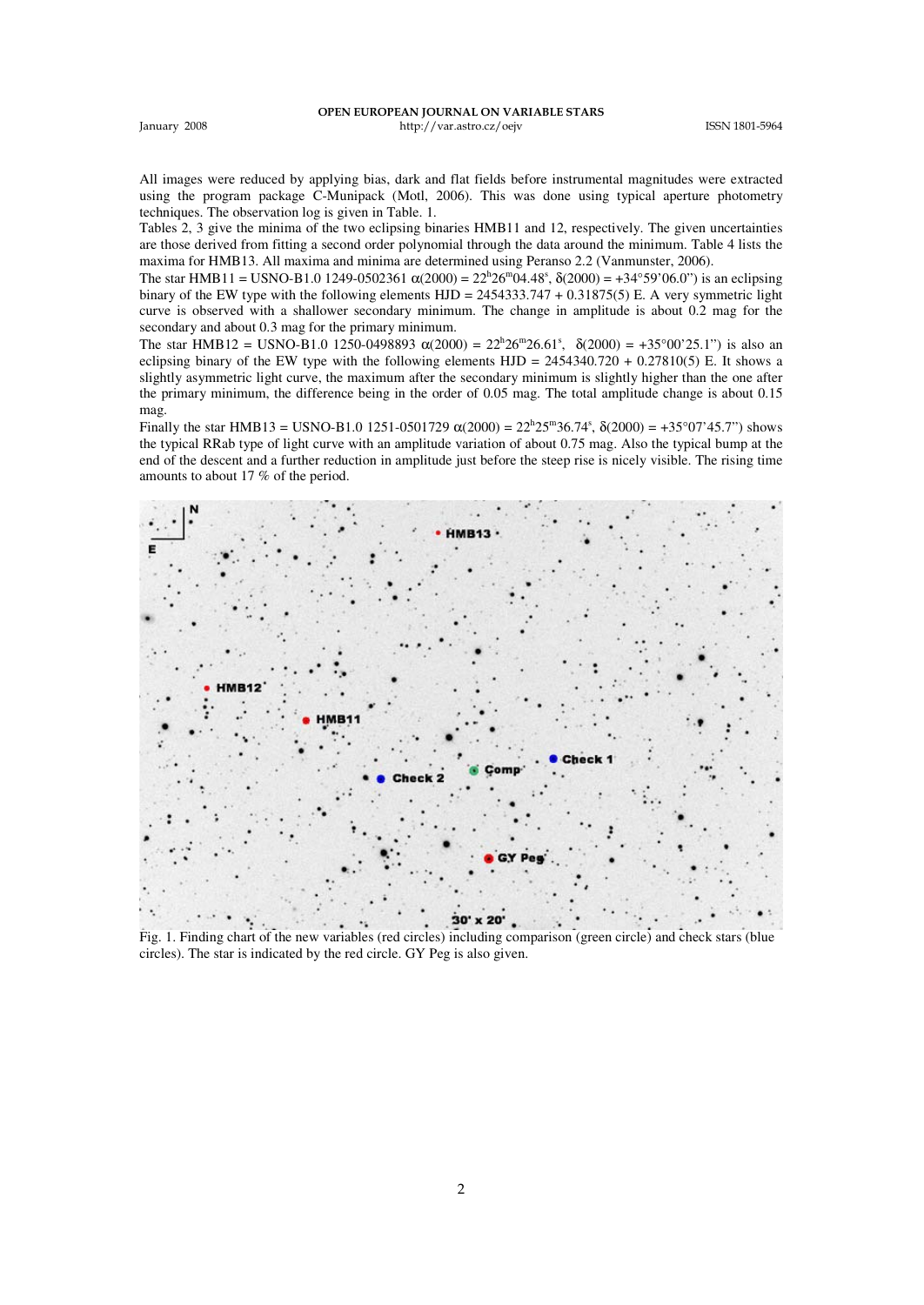## Table 2. List of minima for the EW variable HMB11 = USNO-B1.0 1249-0502361

| Epoch       | Uncertainty | Minimum   | Filter                  |
|-------------|-------------|-----------|-------------------------|
| HJD-2400000 | [days]      |           |                         |
| 54340.921   | 0.003       | secondary | $\mathsf{C}$            |
| 54345.701   | 0.005       | secondary | C                       |
| 54345.861   | 0.003       | primary   | $\overline{C}$          |
| 54348.403   | 0.012       | primary   | $\overline{\text{V}}$   |
| 54348.412   |             |           | $\overline{\mathsf{R}}$ |
|             | 0.006       | primary   |                         |
| 54348.730   | 0.003       | primary   | C<br>$\overline{C}$     |
| 54348.891   | 0.004       | secondary |                         |
| 54351.442   | 0.006       | secondary | B                       |
| 54351.440   | 0.001       | secondary | $\overline{\mathsf{V}}$ |
| 54351.438   | 0.007       | secondary | R                       |
| 54357.502   | 0.008       | secondary | $\overline{\mathsf{v}}$ |
| 54357.494   | 0.007       | secondary | $\overline{R}$          |
| 54357.654   | 0.002       | primary   | C                       |
| 54357.816   | 0.004       | secondary | $\overline{\rm c}$      |
| 54360.364   | 0.007       | secondary | $\overline{\rm v}$      |
| 54360.363   | 0.009       | secondary | $\mathbb R$             |
| 54360.525   | 0.009       | primary   | $\overline{\mathsf{v}}$ |
| 54360.523   | 0.007       | primary   | $\overline{\mathbf{R}}$ |
| 54361.797   | 0.003       | primary   | $\overline{C}$          |
| 54365.458   | 0.005       | secondary | V                       |
| 54365.460   | 0.012       | secondary | $\mathbb R$             |
| 54366.417   | 0.005       | secondary | V                       |
| 54366.425   | 0.018       | secondary | $\overline{R}$          |
| 54366.577   | 0.008       | primary   | $\overline{\mathsf{V}}$ |
| 54366.573   | 0.006       | primary   | R                       |
| 54368.809   | 0.005       | primary   | $\overline{C}$          |
| 54376.778   | 0.004       | primary   | $\overline{C}$          |
| 54380.446   | 0.008       | secondary | $\overline{\text{v}}$   |
| 54380.600   | 0.008       | primary   | $\overline{\text{V}}$   |
| 54394.627   | 0.003       | primary   | $\overline{C}$          |
| 54396.705   | 0.005       | secondary | $\overline{\rm c}$      |
| 54397.662   | 0.004       | secondary | $\overline{C}$          |
| 54400.687   | 0.005       | primary   | $\overline{C}$          |
| 54401.643   | 0.004       | primary   | $\overline{C}$          |
| 54402.600   | 0.004       | primary   | $\overline{C}$          |
| 54402.763   | 0.005       | secondary | $\overline{C}$          |
| 54403.725   | 0.006       | secondary | $\overline{c}$          |
| 54408.656   | 0.003       | primary   | $\overline{c}$          |
| 54410.731   | 0.004       | secondary | $\overline{C}$          |
| 54418.698   | 0.006       | secondary | $\overline{C}$          |
| 54418.695   | 0.005       | secondary | $\overline{\rm c}$      |
| 54418.696   | 0.005       | secondary | $\overline{C}$          |
| 54419.652   | 0.009       | secondary | $\overline{C}$          |
| 54420.607   | 0.007       | primary   | $\overline{C}$          |
| 54423.640   | 0.006       | primary   | $\mathbf C$             |
| 54423.640   | 0.005       | primary   | $\overline{C}$          |
| 54423.640   | 0.006       | primary   | $\overline{C}$          |
| 54439.579   | 0.005       | primary   | $\overline{C}$          |
| 54439.580   | 0.007       | primary   | $\overline{C}$          |
| 54446.593   | 0.005       | primary   | $\bar{\text{c}}$        |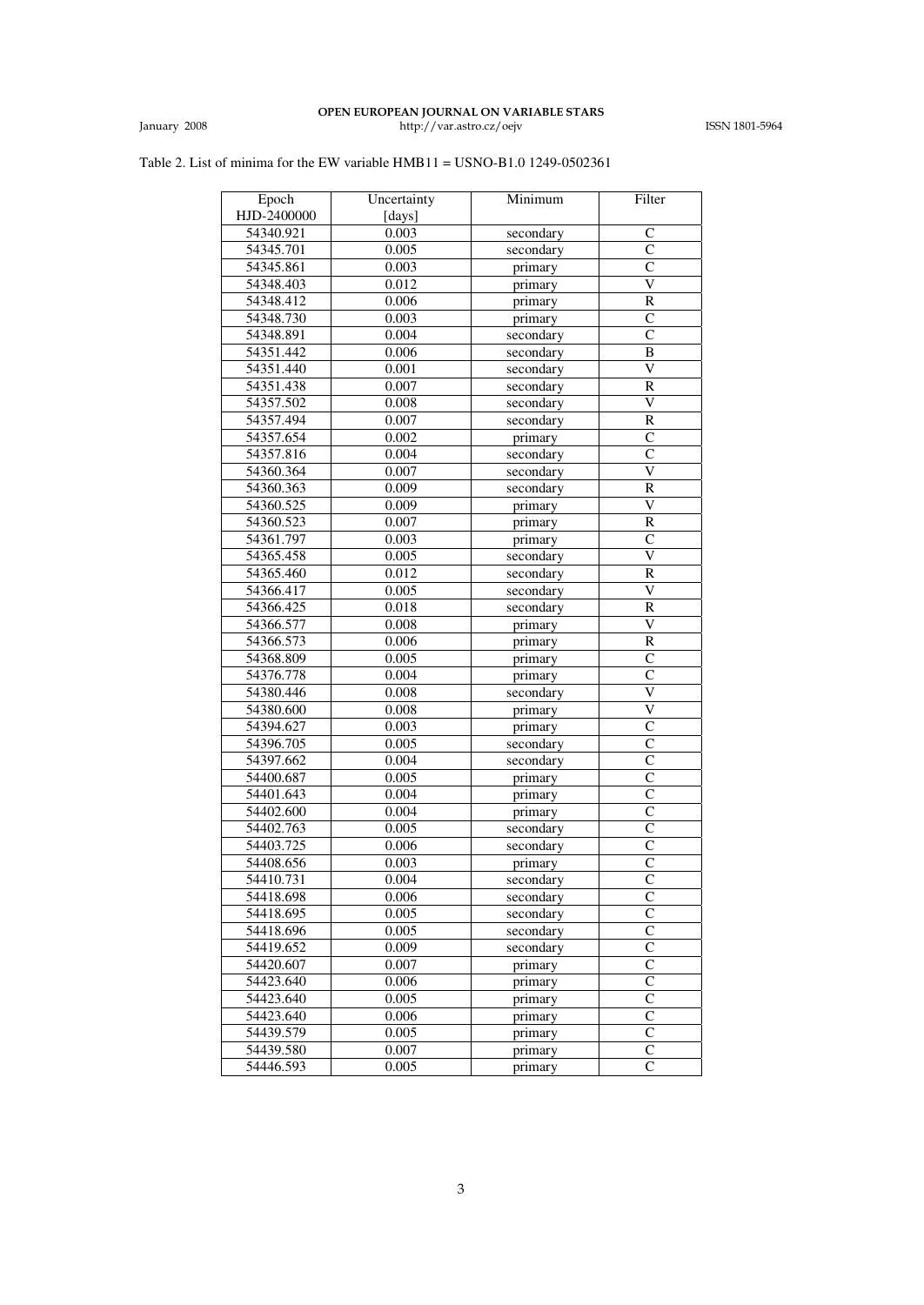

Fig. 2. Phase diagram for the star HMB11 = USNO-B1.0 1249-0502361. The different colours are the different observing runs.

|  | Table 3. List of minima for the EW variable $HMB12 = USNO-B1.0$ 1250-0498893 |
|--|------------------------------------------------------------------------------|
|--|------------------------------------------------------------------------------|

| Epoch       | Uncertainty | Minimum   | Filter             |
|-------------|-------------|-----------|--------------------|
| HJD-2400000 | [days]      |           |                    |
| 54340.842   | 0.007       | primary   | C                  |
| 54345.849   | 0.007       | secondary | $\overline{\rm c}$ |
| 54348.777   | 0.004       | primary   | $\overline{C}$     |
| 54348.911   | 0.005       | secondary | $\mathsf{C}$       |
| 54357.809   | 0.006       | secondary | Ċ                  |
| 54361.701   | 0.006       | secondary | $\overline{C}$     |
| 54361.849   | 0.005       | primary   | $\mathsf{C}$       |
| 54376.862   | 0.007       | secondary | $\mathsf{C}$       |
| 54393.826   | 0.005       | primary   | $\overline{C}$     |
| 54397.727   | 0.008       | primary   | $\overline{C}$     |
| 54400.638   | 0.007       | secondary | $\overline{C}$     |
| 54401.750   | 0.008       | secondary | $\overline{C}$     |
| 54402.589   | 0.005       | secondary | $\overline{C}$     |
| 54402.734   | 0.009       | primary   | C                  |
| 54403.697   | 0.005       | secondary | $\overline{C}$     |
| 54408.578   | 0.003       | primary   | $\overline{C}$     |
| 54408.701   | 0.003       | secondary | $\overline{C}$     |
| 54410.646   | 0.005       | secondary | $\mathsf{C}$       |
| 54418.589   | 0.006       | primary   | $\overline{C}$     |
| 54418.594   | 0.009       | primary   | $\overline{C}$     |
| 54418.603   | 0.008       | primary   | C                  |
| 54418.713   | 0.010       | secondary | $\overline{C}$     |
| 54418.713   | 0.012       | secondary | Ċ                  |
| 54418.711   | 0.007       | secondary | $\overline{C}$     |
| 54439.570   | 0.009       | secondary | $\mathbf C$        |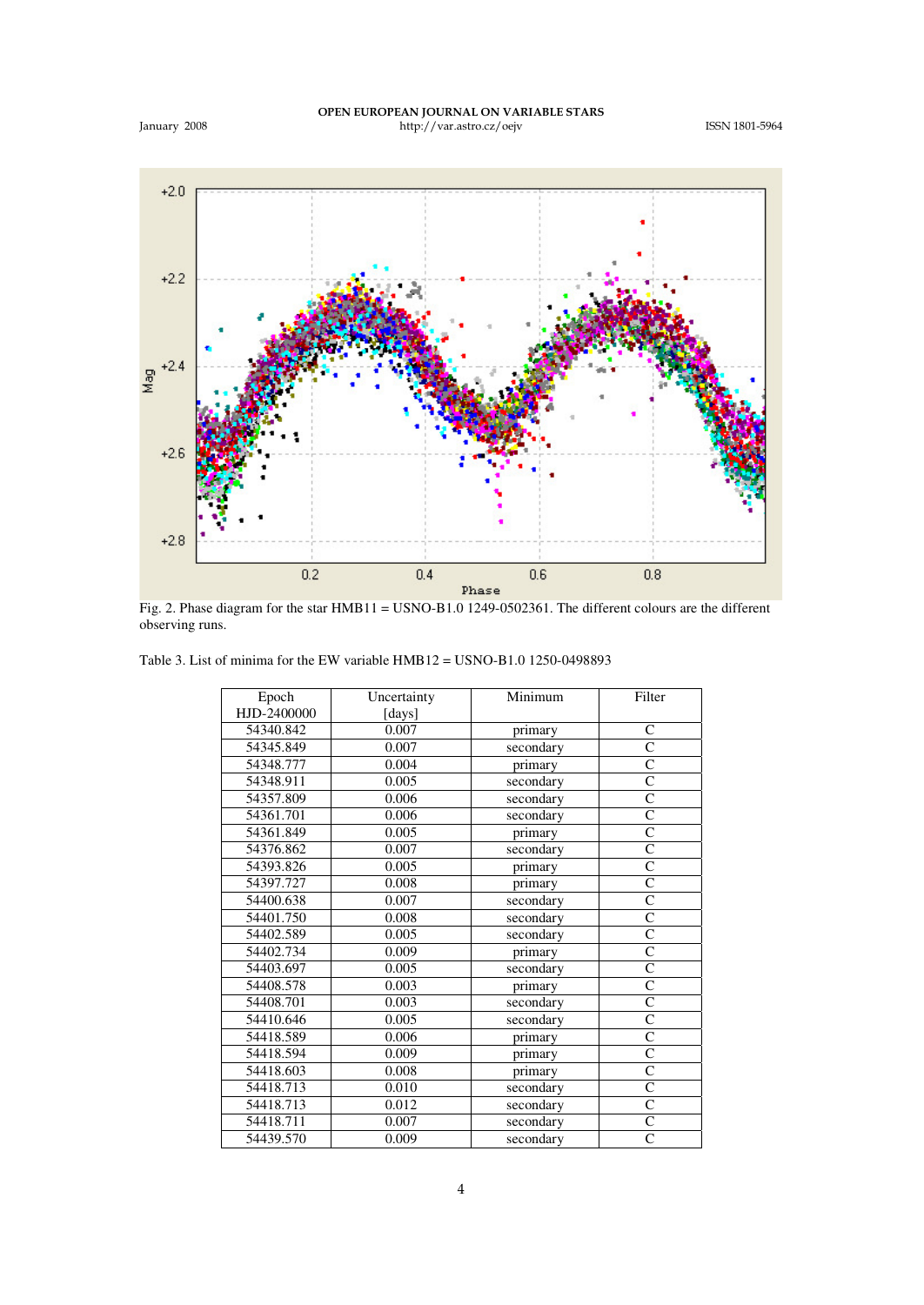

Fig. 3. Phase diagram of HMB12 = USNO-B1.0 1250-0498893. The different colors are for the different observing nights.

| Epoch       | Uncertainty | Filter |
|-------------|-------------|--------|
| HJD-2400000 | [days]      |        |
| 54345.797   | 0.004       | C      |
| 54348.937   | 0.003       | Ċ      |
| 54351.456   | 0.010       | B      |
| 54351.457   | 0.010       | V      |
| 54351.460   | 0.019       | R      |
| 54357.729   | 0.003       | C      |
| 54365.886   | 0.004       | Ċ      |
| 54366.512   | 0.009       | R      |
| 54380.332   | 0.011       | V      |
| 54394.770   | 0.003       | C      |
| 54396.653   | 0.003       | C      |
| 54401.674   | 0.003       | Ċ      |
| 54408.582   | 0.003       | C      |
| 54418.634   | 0.005       | C      |
| 54418.631   | 0.007       | C      |
| 54418.632   | 0.006       | C      |
| 54423.654   | 0.006       | C      |
| 54423.655   | 0.007       | C      |
| 54423.654   | 0.010       | Ċ      |
|             |             |        |

'